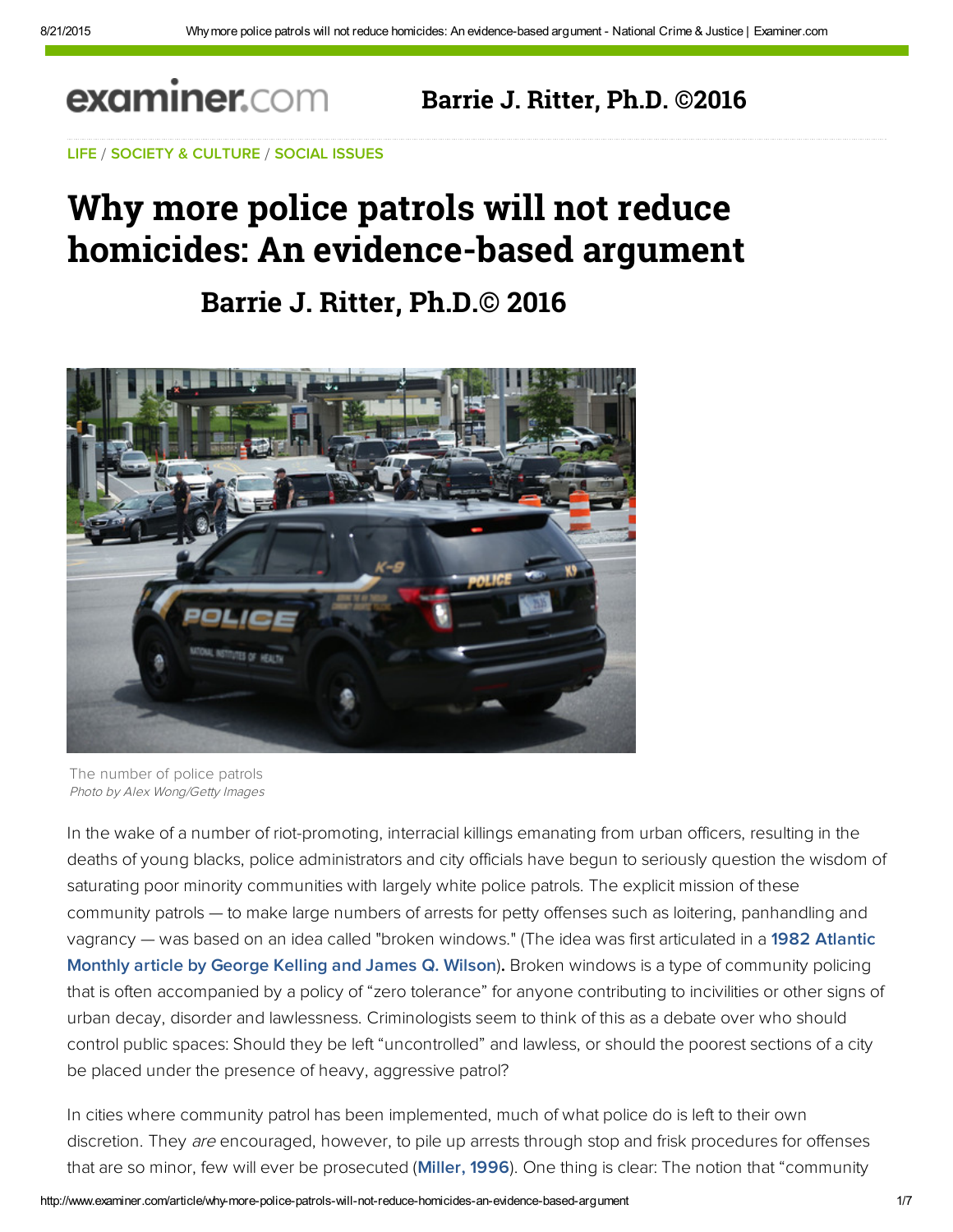#### 8/21/2015 Whymore police patrols will not reduce homicides: An evidence-based argument - National Crime & Justice | Examiner.com

policing" means the police and the community work together has rarely been the case. It can hardly be expected to be otherwise in areas where, for instance, police may make 52,000 stops (AKA "Stop, Question, Frisk,") within four years, in an 8 block area "but recover only 25 guns." And that was when getting guns off the streets was supposedly the most urgent objective of the police ([Rivera](http://topics.nytimes.com/top/reference/timestopics/people/r/ray_rivera/index.html)[,](http://nyti.ms/1JEb7lZ) [Baker](http://topics.nytimes.com/top/reference/timestopics/people/b/al_baker/index.html) [&](http://nyti.ms/1JEb7lZ) [Roberts](http://topics.nytimes.com/top/reference/timestopics/people/r/janet_roberts/index.html), July 11, [2010\)](http://nyti.ms/1JEb7lZ).

Anecdotally, driving through the suppressive police zone of East San Diego, in the early 1980s, was an unforgettable experience even if you made it through without being stopped. If you imagine that community as your home, the police would have been seen as an occupying force. Kelling and Wilson (1982) claim that they would not mind a reduction in liberties, because this type of community control will ultimately lead to a reduction in more serious crimes —such as murder. But there is no reason to think the petty offenders are also the murderers. And the authors will never live in a poor community, so what they "wouldn't mind" is irrelevant.

Like "three strikes," aggressive patrol is only concerned with the least difficult-to-solve cases and some of the least serious crimes. The laws on three strikes in California specify 7 offenses including fencing stolen property and drug possession, but murder is not one of them. Kelling and Coles (1996) criticize this policy for its punitive application of manpower, whereas their own notion of community patrol is purportedly "preventive." Yet it is the latter that is so oppressive any resident can be arrested at any time, so how is this non-punitive – or preventative?

The issue really boils down to how and where police manpower is deployed.

There are two reasons why police manpower is a particularly critical issue at the moment:

First, a number of highly publicized killings of minorities by white police officers have again raised the specter of police violence. This is an issue that has rarely been publicly addressed since the 1991 Rodney King incident. Since little happened in the aftermath of King, we have to go back to the late 1960s-70s to find a time when the nation was focused on the issue, when national commission reports (e.g. the Kerner Report, National Advisory [Commission](http://bit.ly/1LIPeq5) on Civil Disorders, July 1967) were actually read by academics and some of the public. It was perhaps the only time when recommendations for reducing racial tension in minority communities were widely publicized and had the slightest possibility of being implemented.

That was also a period when, for the first time, a number of studies were done on the effectiveness of police in investigating crimes (e.g. [Greenwood,](http://bit.ly/1HP9fbK) Chaiken & Petersilia, 1977), including how little detectives brought to the process, and how the role of patrol officers relative to detectives might be enhanced. There were studies of the usefulness of computers, the importance of police "response times," and whether vehicular patrols were safer for police than "walking the beat." These studies, some independent, but many sponsored by the Law Enforcement Assistance Administration (LEAA, which later became the National Institute of Justice, NIJ) provide the only evidence-based results on what works relative to police, yet the results of such studies are rarely part of any curriculum – whether academic or law enforcement-oriented. Nor are their results brought to the table when, today, police are asking in front-page headlines for new solutions, when there is a crisis in faith about where so much of current police resources go.

The second reason why police manpower is such a critical issue, is that many believe that criticism of police in the aftermath of high profile killings has led to reductions in both police presence and in mass arrests. The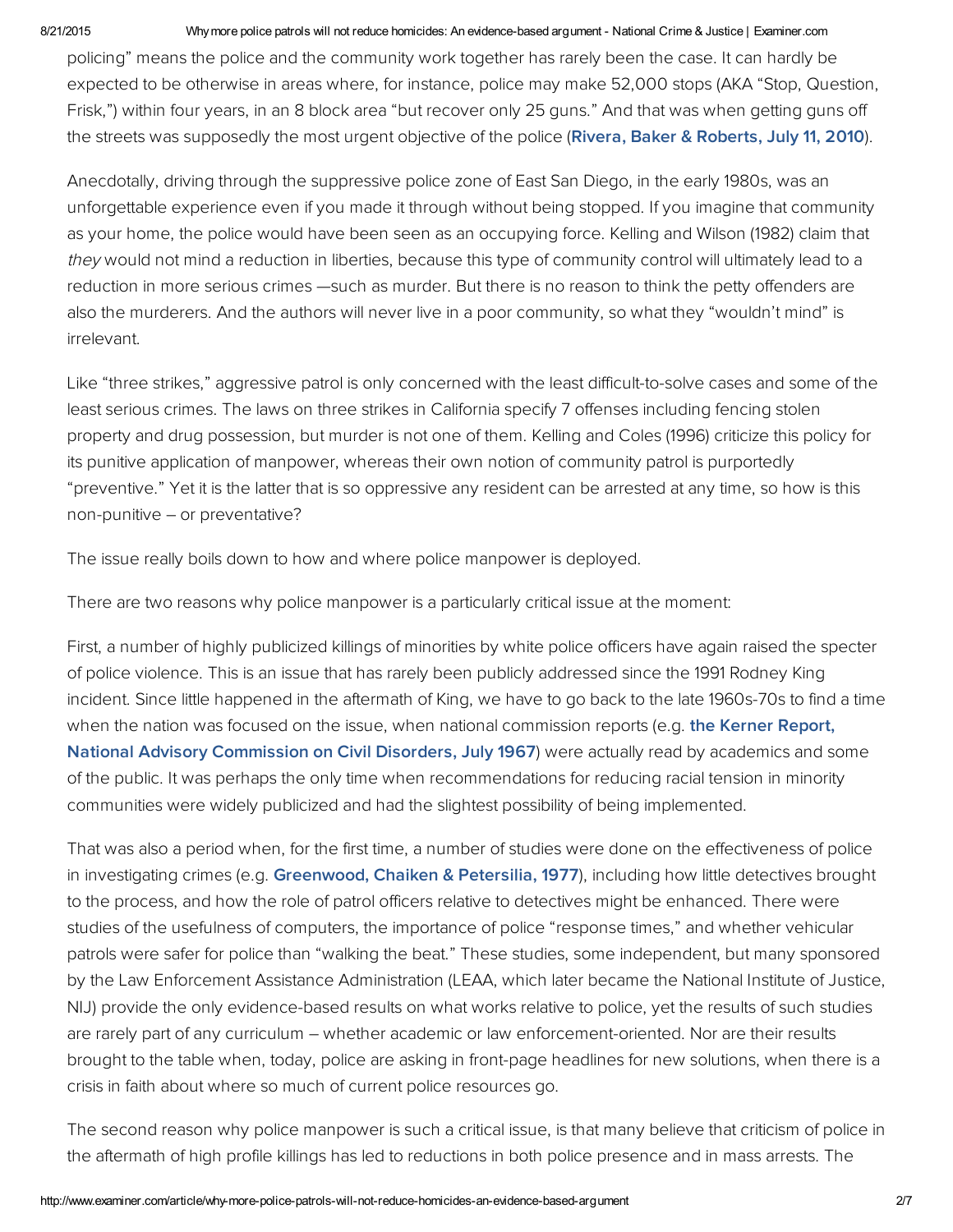#### 8/21/2015 Why more police patrols will not reduce homicides: An evidence-based argument - National Crime & Justice | Examiner.com

argument is that civil disturbances after controversial killings have led police to fear the loss of their total discretion and become more wary and less active, which, in turn, has produced a rise in homicides in some big cities. This has been called "[the Ferguson effect](http://on.wsj.com/1SGGS2u)". The issue here is should the police, who have the only job where the use of force is accepted and almost expected, have their behavior reviewed when force is used in questionable cases? Are we simply to believe that police are in total control of themselves, never biased, never mistaken? If no man is above the law, why shouldn't those who carry out the law, be required to obey it too?

Ultimately, the most important reason why more police patrols will not reduce crime can be found in The [Kansas City Preventative Patrol Experiment: A Summary Report \(Kelling, Pate, Dieckman & Brown, 1974\).](https://www.policefoundation.org/projects/the-kansas-city-preventive-patrol-experiment/) The Police Foundation and the Kansas City Police Department began the experiment in 1972. They systematically varied the amount of preventative patroling across areas of Kansas City. In some areas, police patrols were doubled, and in some areas, they were eliminated altogether (except when they were called). After one year, the evaluators of the experiment found that the varying levels of preventative patrol had had no effect whatsoever on crime rates or on citizens' fears. "There was not even any displacement of crime from the highly patrolled areas to the underpatrolled areas," as [Greenwood](http://bit.ly/1HP9fbK) (1982, p. 323) wrote. And nothing in the interim has overturned this finding. Perhaps because those who want the option of having police control others, do not want these results to be discovered.

### SUGGESTED LINKS

- > [Bulging prisons, petty offenses](http://www.ritterhomicideresearch.com/articles/Bulging-prisons_petty-offenses.pdf)
- **[More guns, fewer mass shootings?](http://www.ritterhomicideresearch.com/articles/More_guns.pdf)**
- $\blacktriangleright$  [The study of murder to help police](http://www.ritterhomicideresearch.com/articles/The-study-of-murder-to-help-police.pdf)
- [The study of murder to help police: Expanded MO analysis](http://www.ritterhomicideresearch.com/articles/The-study-of-murder-to-help-police_Expanded-MO-analysis.pdf)
- **[Marvin Wolfgang: Scientist or king?](http://www.ritterhomicideresearch.com/articles/Marvin-Wolfgang.pdf)**